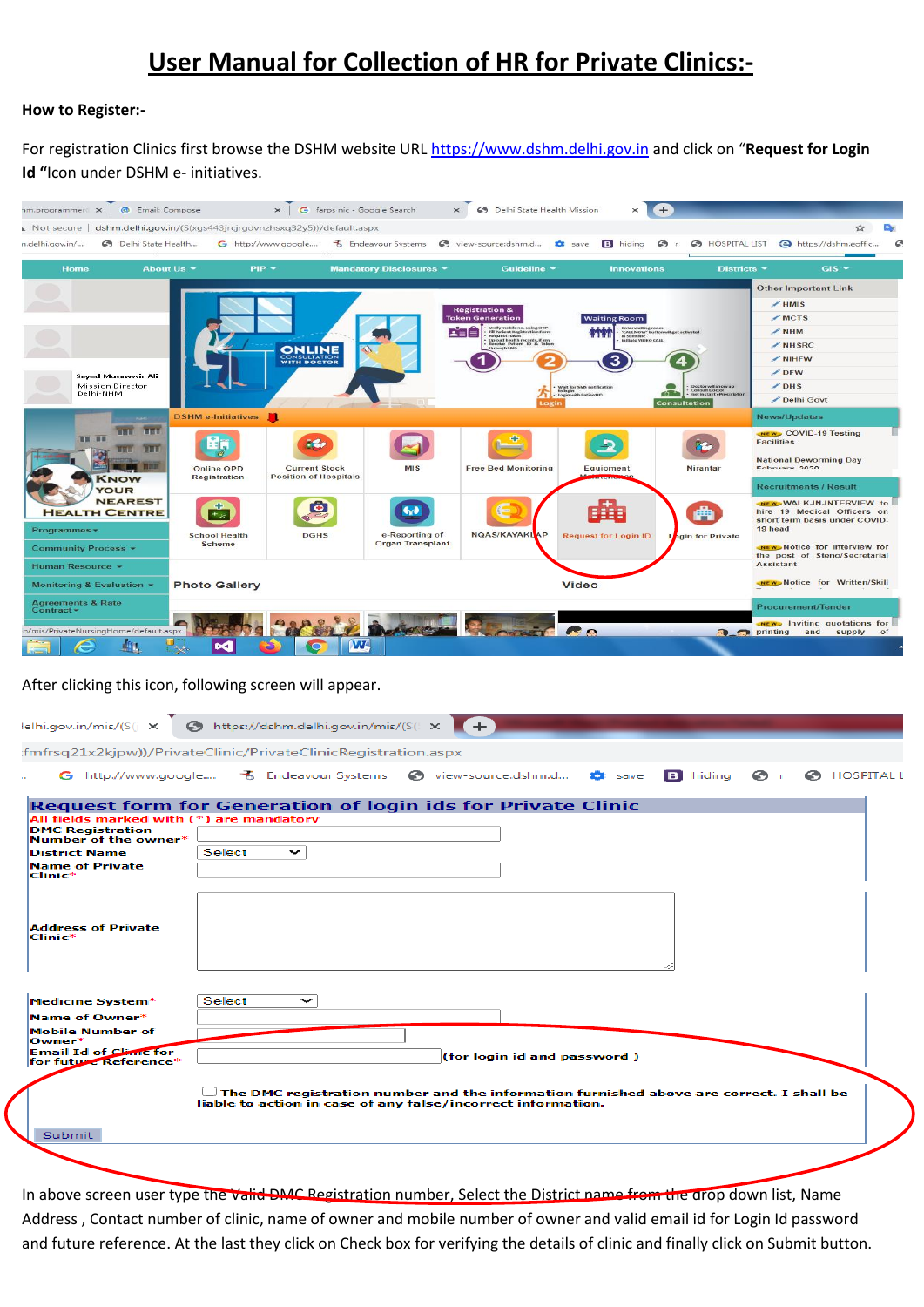| elhi.gov.in/mis/(S(cx                                  | https://dshm.delhi.gov.in/mis/(S( x<br>$+$                                                                                                              |
|--------------------------------------------------------|---------------------------------------------------------------------------------------------------------------------------------------------------------|
|                                                        | h5ouogg5eoog3az))/PrivateClinic/PrivateClinicRegistration.aspx                                                                                          |
|                                                        | G http://www.google 3 Endeavour Systems<br>$\odot$ HOSPIT<br>o view-source:dshm.d<br><b>B</b> hiding<br>$\odot$ r<br><b>13</b> save                     |
|                                                        | <b>Request form for Generation of login ids for Private Clinic</b>                                                                                      |
| All fields marked with (*) are mandatory               |                                                                                                                                                         |
| <b>DMC Registration</b><br>Number of the owner*        | DMC/6758493                                                                                                                                             |
| <b>District Name</b>                                   | Central<br>╰                                                                                                                                            |
| <b>Name of Private</b><br>$Clinic*$                    | <b>Mathur Clinic</b>                                                                                                                                    |
|                                                        | Chandni Chowk                                                                                                                                           |
| <b>Address of Private</b><br>$Clinic*$                 |                                                                                                                                                         |
| Medicine System*<br>Name of Owner*                     | Allopathic<br>╰<br>Dr Kaushal Mathur                                                                                                                    |
| <b>Mobile Number of</b><br>Owner*                      | 4646464646                                                                                                                                              |
| <b>Email Id of Clinic for</b><br>for future Reference* | dshmtestmail@gmail.com<br>(for login id and password)                                                                                                   |
|                                                        | The DMC registration number and the information furnished above are correct. I shall be<br>liable to action in case of any false/incorrect information. |
| Submit                                                 |                                                                                                                                                         |
|                                                        | After clicking that button a thanks page will displayed:-                                                                                               |
| s/(S(c                                                 | https://dshm.delhi.gov.in/mis/(S(                                                                                                                       |
|                                                        | ooq3az))/PrivateClinic/ClinicThanks.aspx                                                                                                                |

# Your request has been recieved.

**D** save

**B** hiding

 $\odot$ 

予 Endeavour Systems ● view-source:dshm.d...

## d password before closing. You can use this login id and password to ac

|                  | <b>Your Login Credentials</b> |  |
|------------------|-------------------------------|--|
| <b>Mobile No</b> | 4646464646                    |  |
| Email            | dshmtestmail@gmail.com        |  |
| Login Id         | pc20204                       |  |
| Rassword         | 16Bxy39XWU4                   |  |
|                  | <b>Click Here for Login</b>   |  |

User note that Id and Password for Login to the System.

://www.google....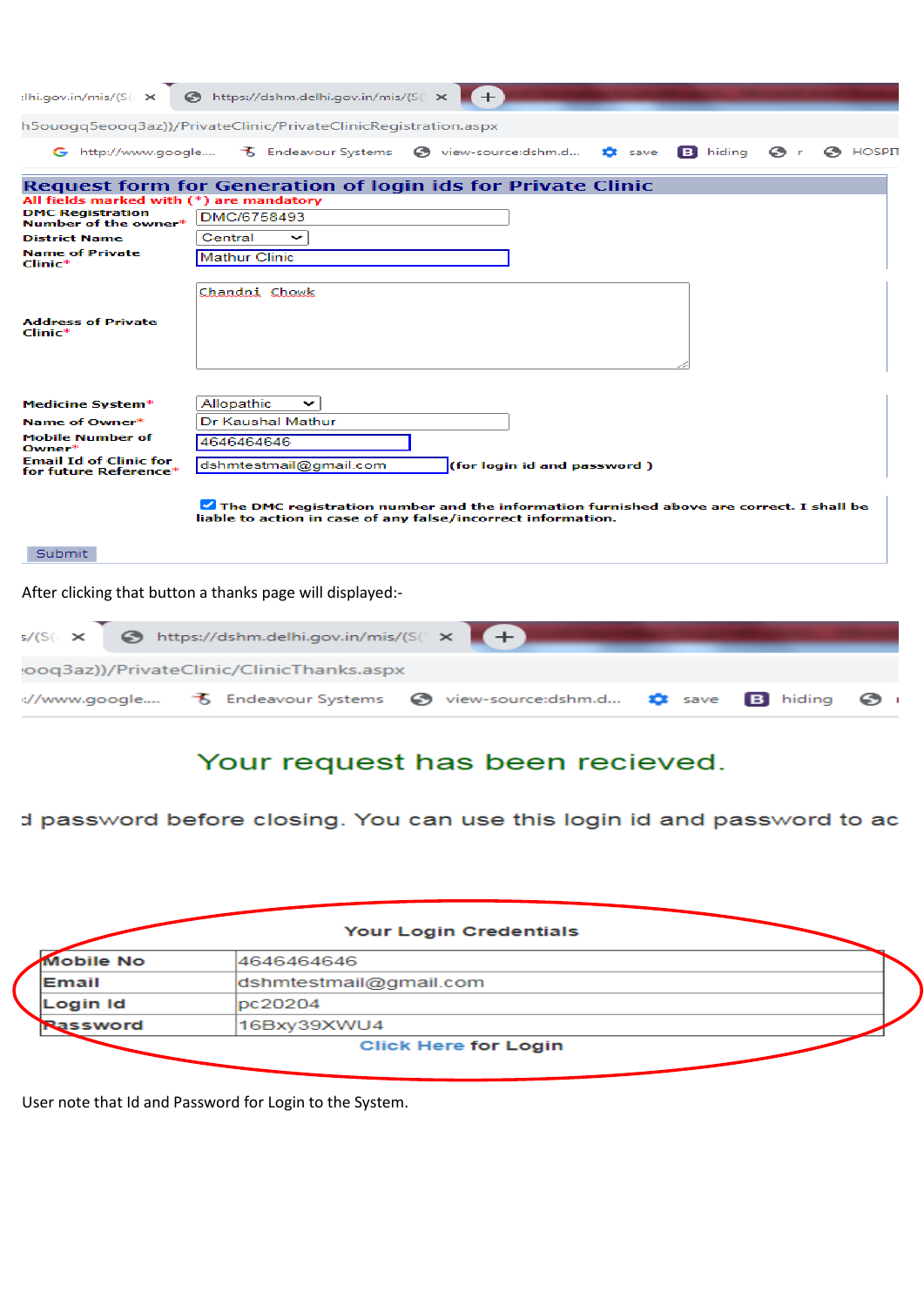### **How to Login:-**

User first browse the DSHM website URL [https://www.dshm.delhi.gov.in](https://www.dshm.delhi.gov.in/) and click on **"Login for Private"** Icon under DSHM e- initiatives.



Type user id, Password and captcha click on Login button. After login following screen will appear:-

|                                      | <b>M</b> Inbox (136) - dshm.program $\times$ <b>@</b> Email: Compose                                             |  |              |                                                   | x   G farps nic - Google Search x   @ Delhi State Health Mission x   @ https://dshm.delhi.gov.in/n x   @ https://dshm.delhi.gov.in/n x   + |                    |
|--------------------------------------|------------------------------------------------------------------------------------------------------------------|--|--------------|---------------------------------------------------|--------------------------------------------------------------------------------------------------------------------------------------------|--------------------|
| C I<br>$\leftarrow$<br>$\rightarrow$ | A dshm.delhi.gov.in/mis/(S(zvljkhwazw2hqcj1xjqhlv5v))/PrivateNursingHome/PrivateNursingHomeVarificationList.aspx |  |              |                                                   | $O_T$<br>☆                                                                                                                                 | <b>BALL</b><br>(d) |
| <b>III</b> Apps                      |                                                                                                                  |  |              |                                                   |                                                                                                                                            | $\rightarrow$      |
|                                      | <b>SAI NURSING HOME</b>                                                                                          |  | 67           | <b>Guideline for filling the employee details</b> |                                                                                                                                            | Logout             |
| Postal Code*:                        | 110096                                                                                                           |  |              |                                                   |                                                                                                                                            |                    |
| Type of Institution*:                | <b>Nursing Homes</b>                                                                                             |  | $\checkmark$ |                                                   |                                                                                                                                            |                    |
| Update                               |                                                                                                                  |  |              |                                                   |                                                                                                                                            |                    |
| Add New Employee                     |                                                                                                                  |  |              |                                                   |                                                                                                                                            |                    |
|                                      |                                                                                                                  |  |              |                                                   |                                                                                                                                            |                    |
|                                      |                                                                                                                  |  |              |                                                   |                                                                                                                                            |                    |

Here user fills the postal code of the institution and type of the institution from the drop down list, and click on update button.

After filling the institution details user enter the details of health care worker one by one using  $\frac{+}{ }$  Add New Employee button, after clicking that button following page will appear:-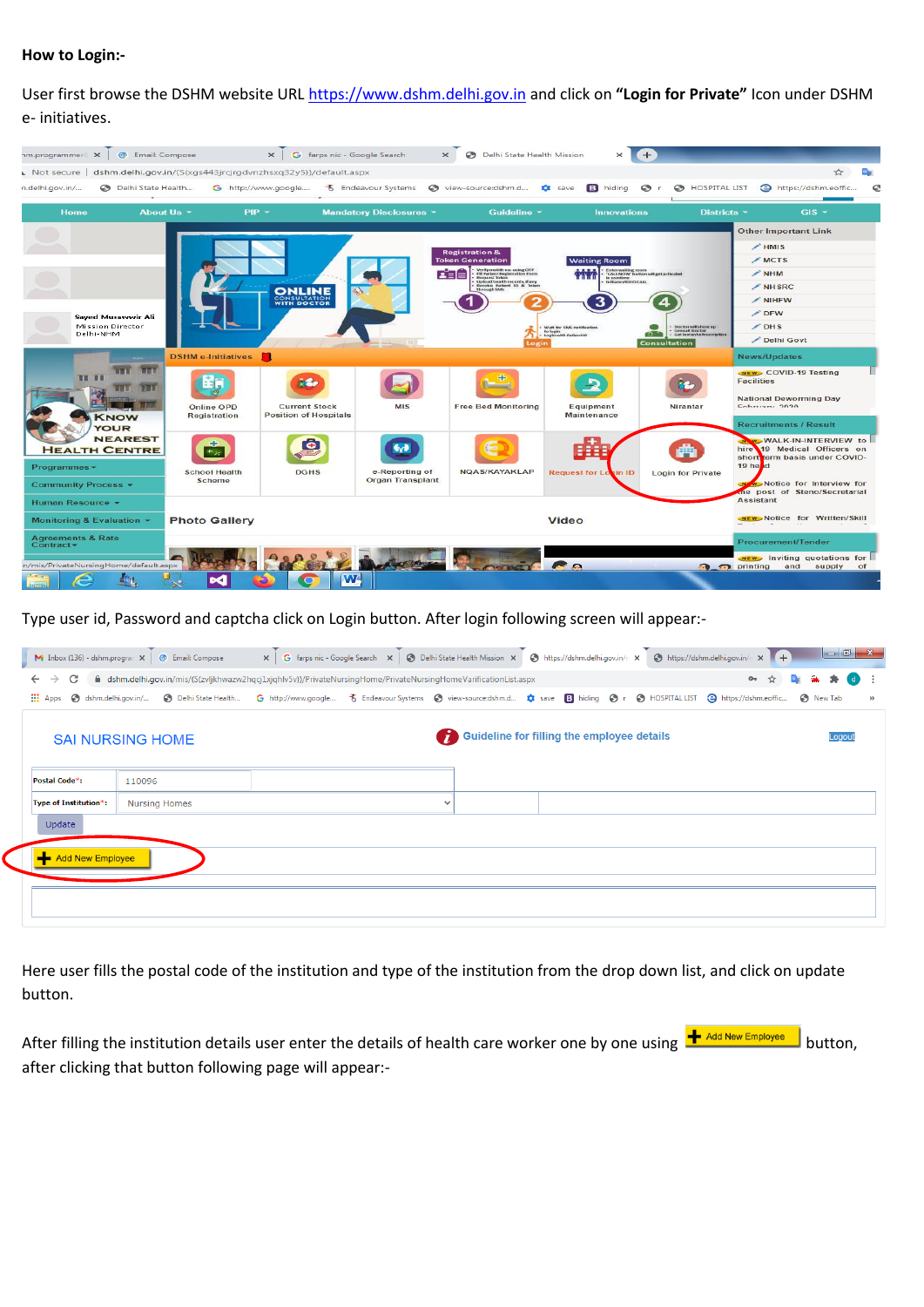|                                                                              | M Inbox (136) - dshm.program X   @ Email: Compose |                                                                                                                                                                 |   |                          |        | X G farps nic - Google Search X   3 Delhi State Health Mission X   3 https://dshm.delhi.gov.in/n X   3 https://dshm.delhi.gov.in/n X   + | $\begin{array}{c c c c c} \hline \multicolumn{1}{ c }{-} & \multicolumn{1}{ c }{x} & \multicolumn{1}{ c }{x} & \multicolumn{1}{ c }{x} & \multicolumn{1}{ c }{x} & \multicolumn{1}{ c }{x} & \multicolumn{1}{ c }{x} & \multicolumn{1}{ c }{x} & \multicolumn{1}{ c }{x} & \multicolumn{1}{ c }{x} & \multicolumn{1}{ c }{x} & \multicolumn{1}{ c }{x} & \multicolumn{1}{ c }{x} & \multicolumn{1}{ c }{x} & \multicolumn{1$ |
|------------------------------------------------------------------------------|---------------------------------------------------|-----------------------------------------------------------------------------------------------------------------------------------------------------------------|---|--------------------------|--------|------------------------------------------------------------------------------------------------------------------------------------------|------------------------------------------------------------------------------------------------------------------------------------------------------------------------------------------------------------------------------------------------------------------------------------------------------------------------------------------------------------------------------------------------------------------------------|
| C<br>$\leftarrow$<br>$\rightarrow$                                           |                                                   | fil dshm.delhi.gov.in/mis/(S(zvljkhwazw2hqcj1xjqhlv5v))/PrivateNursingHome/frmPrivateNursingNewEmployee.aspx                                                    |   |                          |        | $\mathfrak{g}_q$<br>û.<br>☆                                                                                                              | \$<br>$\mathsf{d}$                                                                                                                                                                                                                                                                                                                                                                                                           |
| <b>III</b> Apps                                                              |                                                   | S dshm.delhi.gov.in/ S Delhi State Health G http://www.google To Endeavour Systems S view-sourcedshm.d C ave B hiding S r S HOSPITAL LIST & https://dshm.eoffic |   |                          |        |                                                                                                                                          | <b>B</b> New Tab<br>$\rangle\!\rangle$                                                                                                                                                                                                                                                                                                                                                                                       |
| <b>Add New Employee:</b>                                                     |                                                   |                                                                                                                                                                 |   |                          |        |                                                                                                                                          |                                                                                                                                                                                                                                                                                                                                                                                                                              |
| Beneficiary Name*:                                                           |                                                   |                                                                                                                                                                 |   | Gender*:                 | Male   |                                                                                                                                          |                                                                                                                                                                                                                                                                                                                                                                                                                              |
| <b>Category of Health</b><br>Worker*:                                        | Select                                            |                                                                                                                                                                 | v |                          |        |                                                                                                                                          |                                                                                                                                                                                                                                                                                                                                                                                                                              |
| Photo ID Type (except<br>Aadhaar)*:                                          | Select                                            |                                                                                                                                                                 |   | $\vee$ Photo ID Number*: |        |                                                                                                                                          |                                                                                                                                                                                                                                                                                                                                                                                                                              |
| Day of Birth*:                                                               | Select                                            |                                                                                                                                                                 |   | $\vee$ Month Of Birth*:  | Select |                                                                                                                                          |                                                                                                                                                                                                                                                                                                                                                                                                                              |
| Year of Birth*:                                                              | Select                                            |                                                                                                                                                                 |   | $\vee$ Mobile Number*:   |        |                                                                                                                                          |                                                                                                                                                                                                                                                                                                                                                                                                                              |
| <b>Mobile Number</b><br><b>Belongs To*:</b>                                  | Select                                            |                                                                                                                                                                 |   | $\vee$ Postal Code*:     |        |                                                                                                                                          |                                                                                                                                                                                                                                                                                                                                                                                                                              |
| <b>Employee ID:</b>                                                          |                                                   |                                                                                                                                                                 |   | <b>Employee From:</b>    | Select |                                                                                                                                          | v                                                                                                                                                                                                                                                                                                                                                                                                                            |
| Can Health Worker be<br>a potential Vaccinator? $\bigcirc$ Yes $\bigcirc$ No |                                                   |                                                                                                                                                                 |   |                          |        |                                                                                                                                          |                                                                                                                                                                                                                                                                                                                                                                                                                              |
| <b>Back</b><br>Save                                                          |                                                   |                                                                                                                                                                 |   |                          |        |                                                                                                                                          |                                                                                                                                                                                                                                                                                                                                                                                                                              |

Here user enters the Beneficiary name, Gender, Category of health worker, type of ID proof and Id number date of Birth, mobile number , employee ID of Health care worker and if health worker be a potential Vaccinator then select yes otherwise no and at the last click on Save button.

After clicking save button following screen will appear:-